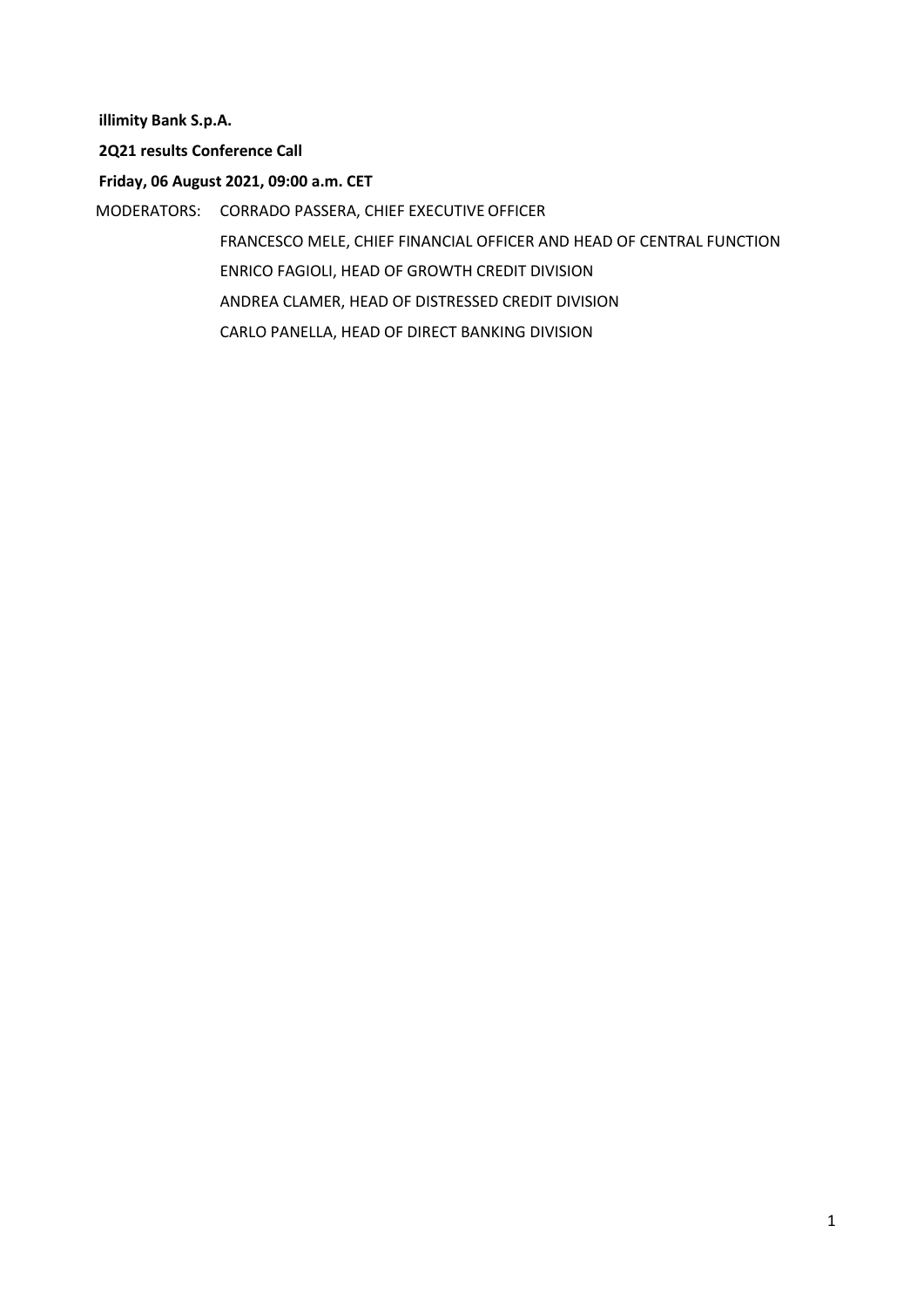# **Corrado Passera - CEO**

Good morning and thank you for joining us today.

Here with me I have:

- Francesco Mele CFO & Head of Central Functions,
- Enrico Fagioli Head of Growth Credit Division,
- Andrea Clamer, Head of Distressed Credit Division,
- Carlo Panella, Head of Direct Banking Division.

Another very good quarter.

The Second Quarter results are solid and positively confirm we are on track to deliver both our short and long-term Plan targets.

#### **Slide 2 – Solid 2Q21 results**

Let's look at our solid results in detail:

- Financial performance was strong in the quarter: we posted a net profit of €15mln in Q2. This is the highest quarterly result so far. This brings our first half net profit to over €27mln and the ROE to nearly 9%.
- Business origination was solidly present in the quarter and we saw an additional acceleration. As a result, net customer loans exceeded €2.3bn, a good 4% progression vs Q1, and 32% higher than Q2 last year.
- Operating leverage a key profitability driver in our Plan, has firmly improved. Our Cost income ratio stood at 58% in Q2.
- Risk profile, once again, confirms to be very robust:
	- o CET1 ratio stood at 17.2% in Q2 despite volume growth;
	- o The gross NPE ratio remains below 1% if we exclude the legacy book of the small bank – BIP – we bought in order to start illimity.
	- o Our liquidity remains abundant at almost €800mln.

On Slide 3 we have some further details on volume growth

#### **Slide 3 - Business origination accelerating in 2Q21**

Our business origination accelerated in Q2 across all divisions and business lines.

The **Growth Credit Division** generated over €120mln new business volumes in Q2 with a strong acceleration at the end of the quarter; in July we originated an additional €175mln new business.

And again in this quarter, loans with public guarantees represented a significant portion – around 90% - of new business, positively affecting our profitability.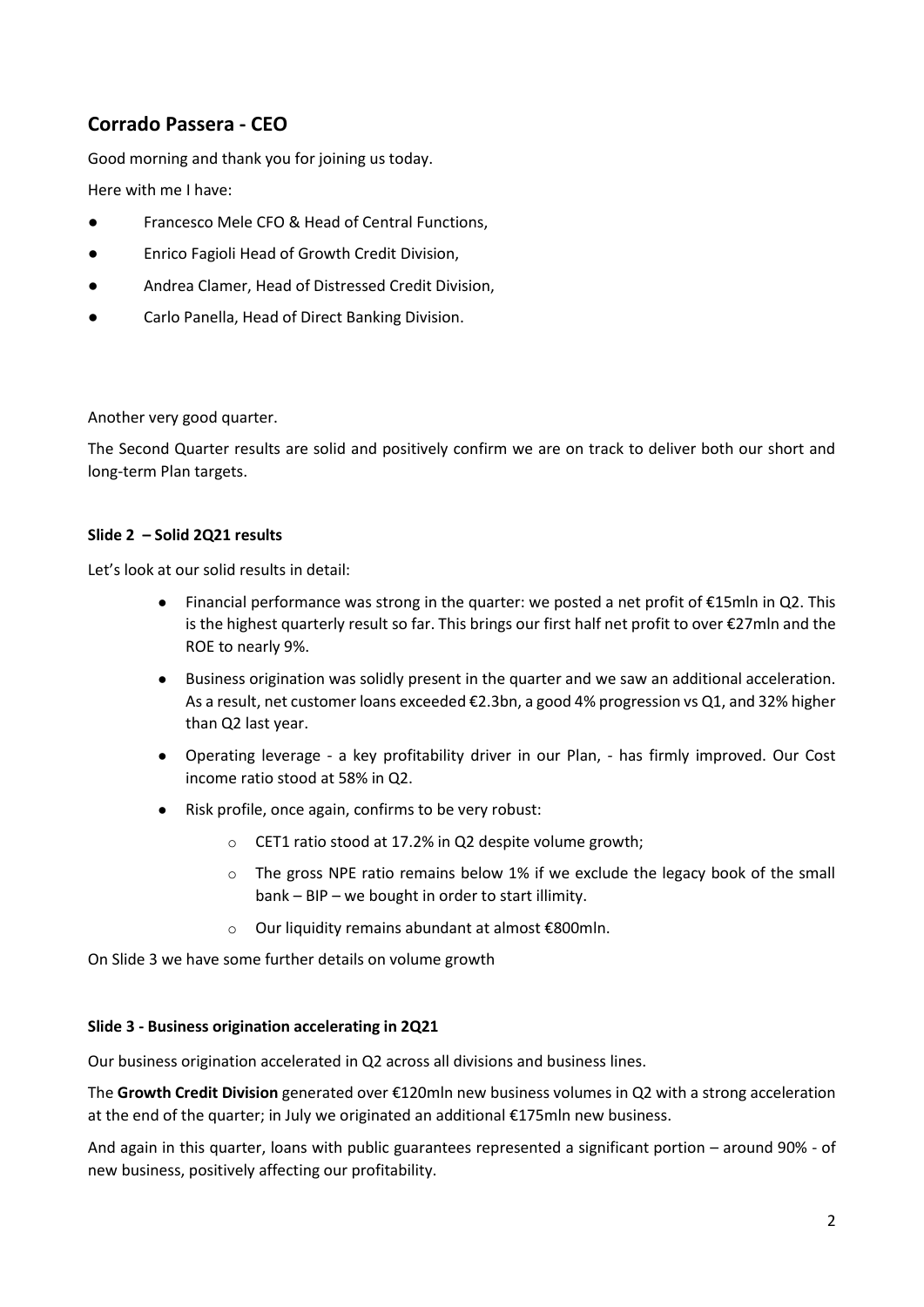**Factoring** recorded a strong turnover exceeding €230mln.

The future pipeline is robust as Enrico will illustrate in a short while.

Likewise, our **Distressed Credit Division** also posted a good acceleration in business origination in the second quarter.

Notably, investments in the quarter were underpinned by the Special Situation Energy and Special Situation Real Estate Units. These are niche-markets where we have established ourselves as leading and specialised players: rightly so, given the strong momentum and huge market opportunities we see in these segments. Andrea will come back to this point later.

Here, our short term pipeline reflects a market for NPE transactions which is temporarily soft due to the endof-year moratorium extension. We expect transactions in distressed credit to regain a very powerful momentum from 2022, and we will use our strong capital and liquidity position to capture it.

**NPE servicing**: as a result of the investments, collections and disposals that occurred during the quarter, neprix' assets under management remain in the region of €9bn. At our Strategic Plan presentation we announced an important JV with Apollo, to pursue up to €500mln co-investments in Italian Real Estate Single Name NPEs. This JV will mandate Neprix to act as sole special servicer, fuelling the assets under management growth in upcoming years.

All of these reasons allow us to confirm our targets: Slide 4

#### **Slide 4 – Targets confirmed**

We met a month ago to present our new Strategic Plan for the period 2021-25.

Our target is to achieve significant profitability over time. We are aiming for an ROE of 10% already for this year, growing to 15% in 2023 and to a further 20% in 2025, with a contained risk profile.

This targeted profitability is grounded in the solid financial performance already achieved, and in a number of very concrete drivers:

- Robust business origination.
- Operating leverage gains across all Divisions.
- Solid risk and liquidity profile.
- New initiatives: everything we have launched in 2021, including what we presented in our Strategic Plan, is underway. Initiatives such as the SME Capital Market desk are already generating results and contributing to strong net fee growth.
- In addition, during Q2 and July we began developing B-ILTY the digital bank for Small Corporates - which will be operational by the end of the year. The New HYPE is ready to go and will be presented in September. Carlo will explain these 2 initiatives a little later in the presentation.
- The last but crucial driver: our technology leadership. We will further exploit it also thanks to our partnership with the ION Group. On the 29th of July our shareholders unanimously approved the capital increase reserved to the ION Group. New ways to collaborate are under

discussion in these weeks.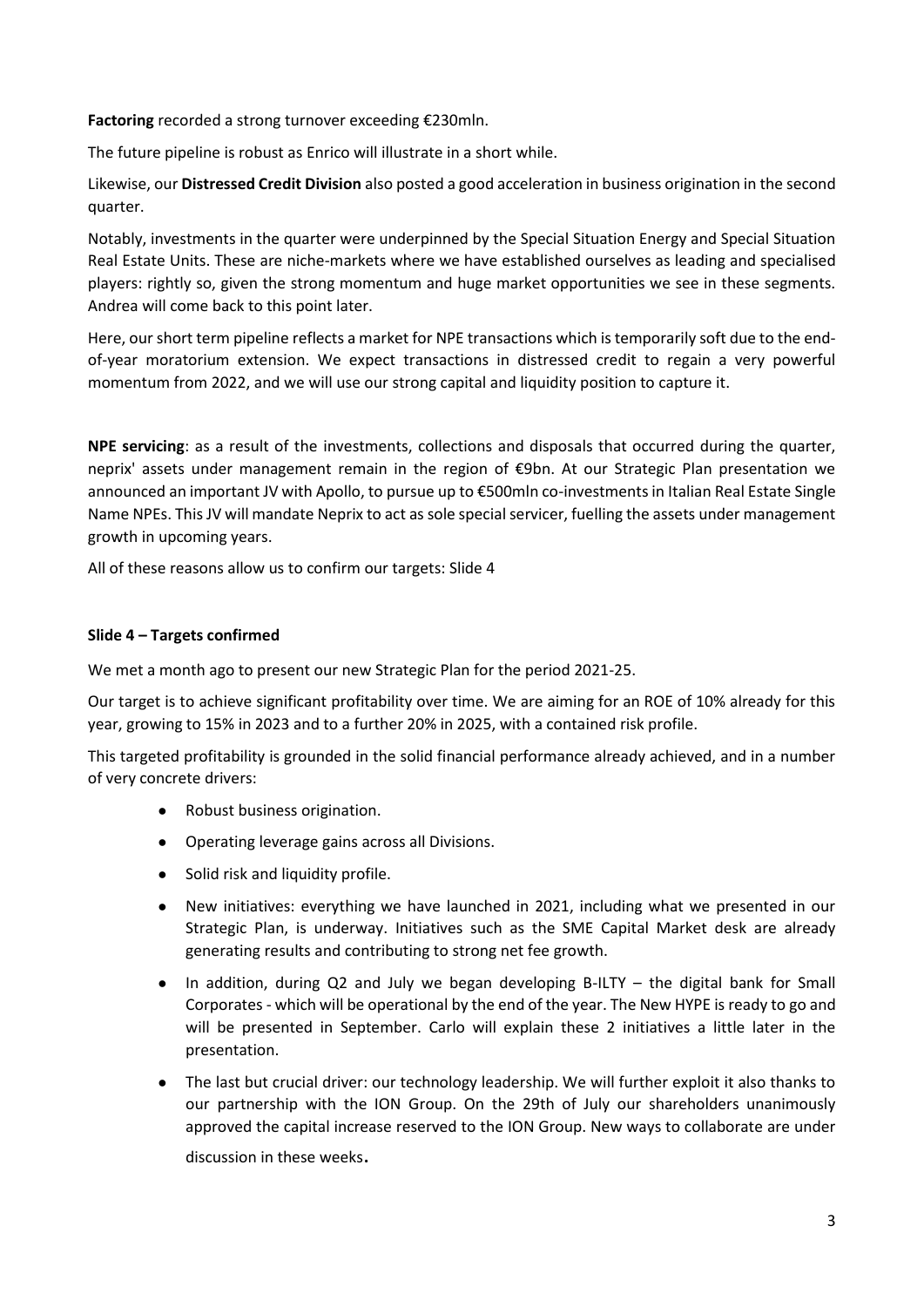*All in all, we confirm our guidance to achieve a net profit in the €60-70mln range for the year 2021.*

*\*\*\**

# **Francesco Mele – CFO & Central Functions**

# **Slide 6 - Solid 2Q21 performance**

Let's move to Slide 6.

- The first quarter of the new business plan confirms both the drivers and the trajectory outlined in the plan.
- The first quarter's strong operating performance continued in the second sustained by good volume growth.
- This growth was mostly driven by loans with public guarantees, factoring turnover and investments in energy distressed credit.
- Progression in commissions was notable also thanks to contributions from recently launched businesses.
- Also in this quarter, the dynamic portfolio management strategy in distressed credit produced remarkable profits from closed positions.
- The steady revenue growth led to a further quarterly improvement in terms of cost income ratio.
- Lastly, loan loss provisions remained low.
- Let's now look at the figures.

# **Slide 7 -Solid balance sheet**

- … starting from the solid balance sheet on Slide 7 …
- Liquidity remained robust at €800mln between cash, net adjusted interbank position and liquidity buffers. It will gradually be redeployed into new loans and investments.
- Turning to business volumes, customer loans are up 4%  $q/q$  driven by Growth Credit with Distressed Credit investments marginally down as the result of the accelerating dynamic portfolio management strategy.
- For the first time tax credits from the so-called Ecobonus became visible. They are included in other assets for €21mln and we expect to fully use them to offset tax payments.
- Switching to liabilities, retail and corporate funding remained stable at €2.4bn, driven by our digital platform illimitybank.com and the offline channel.
- Finally, CET1 capital increased to €543mln, mostly due to quarterly profit. RWA are up 5% to €3.2bn due to business growth.

# **Slide 8 - Robust performance driven also by non-interest income sources**

● Moving to profit and loss on Slide 8 … where we can see a robust performance.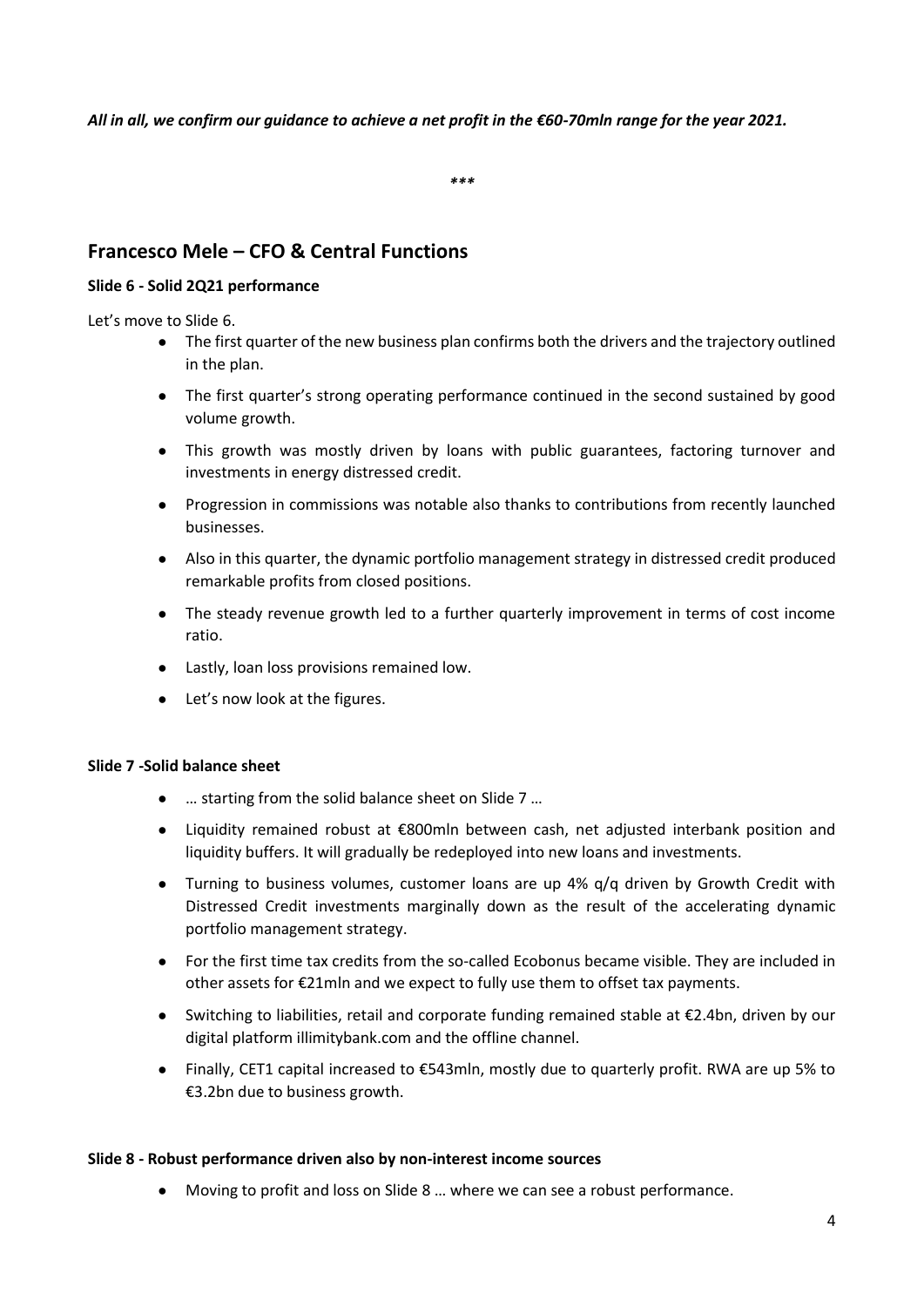- Continued progress across all business lines delivered our best net quarterly result of almost €15mln.
- Net interest income further accelerated in 2Q, posting a 6% progression q/q benefitting from new business despite a significant portion was booked towards the end of the quarter.
- Commissions jumped 76% q/q to €8.7mln mostly due to the initial contribution of recently launched businesses such as capital markets, our asset management company illimity SGR and Ecobonus operations. Neprix sales and factoring also delivered a solid performance.
- One of the recurring features of our P&L, profits from closed positions, was confirmed in 2Q with profits of €26mln which include €3.7mln booked in 1Q as positive value adjustments. The €4.6mln negative value adjustments on distressed credit in 2Q therefore reflect the €3.7mln reclassification under profits from closed positions.
- $\bullet$  Overall, operating income increased by 28%  $q/q$  to €71mln.
- On the costs side, you can see operating costs increased by 9%. Personnel costs included €1.2mln for the annual tranche of ESOP.
- On the other side D&A decreased on the back of a partial extension of the average life of selected IT assets for an annual total benefit of €1.1mln.
- Net result takes into account Hype's €1.9mln pro-rata negative result, marginally under expectations and not including the new initiatives due to be launched in the 2H.

#### **Slide 9 – Distressed Credit Division highly profitable, Growth Credit Division already exceeds FY20 results**

- Moving to divisional performance on Slide 9 … to see both highly profitable and accelerating results.
- Growth Credit/SME is accelerating thanks to volumes growth with pre-tax profits in the first half of 2021 at almost €8mln, higher than for the entire 2020.
- DC still represents 80% of total revenue and a dominant share of profit before tax (excluding direct bank and central costs) consistently with faster deployment expectations. Cost income (before allocation of central costs) is already strong at well below 40%.
- Direct Bank absorbed €10mln in net costs which mostly refer to new initiatives due to produce revenue from 2022.

#### **Slide 10 - KPIs confirm strong asset quality and robust capitalisation**

- Let's move to KPIs on Slide 10 ... which confirm a strong asset quality and robust capitalisation.
- Starting from cost income … there was a further improvement in the quarter to 58% (62% in 1H) thanks to operational improvement and very strong profits from closed positions. As mentioned earlier there is a possibility of it remaining volatile over the next couple of quarters due to the final investments required to complete the platform.
- Cost of risk on loans to customers remained low on an annualised basis to 50bps as it still reflects significant government guaranteed lending and stable asset quality.
- The stable asset quality is confirmed by the gross organic NPE ratio unchanged at 3.0% (or below 1% if we exclude Banca Interprovinciale legacy portfolio).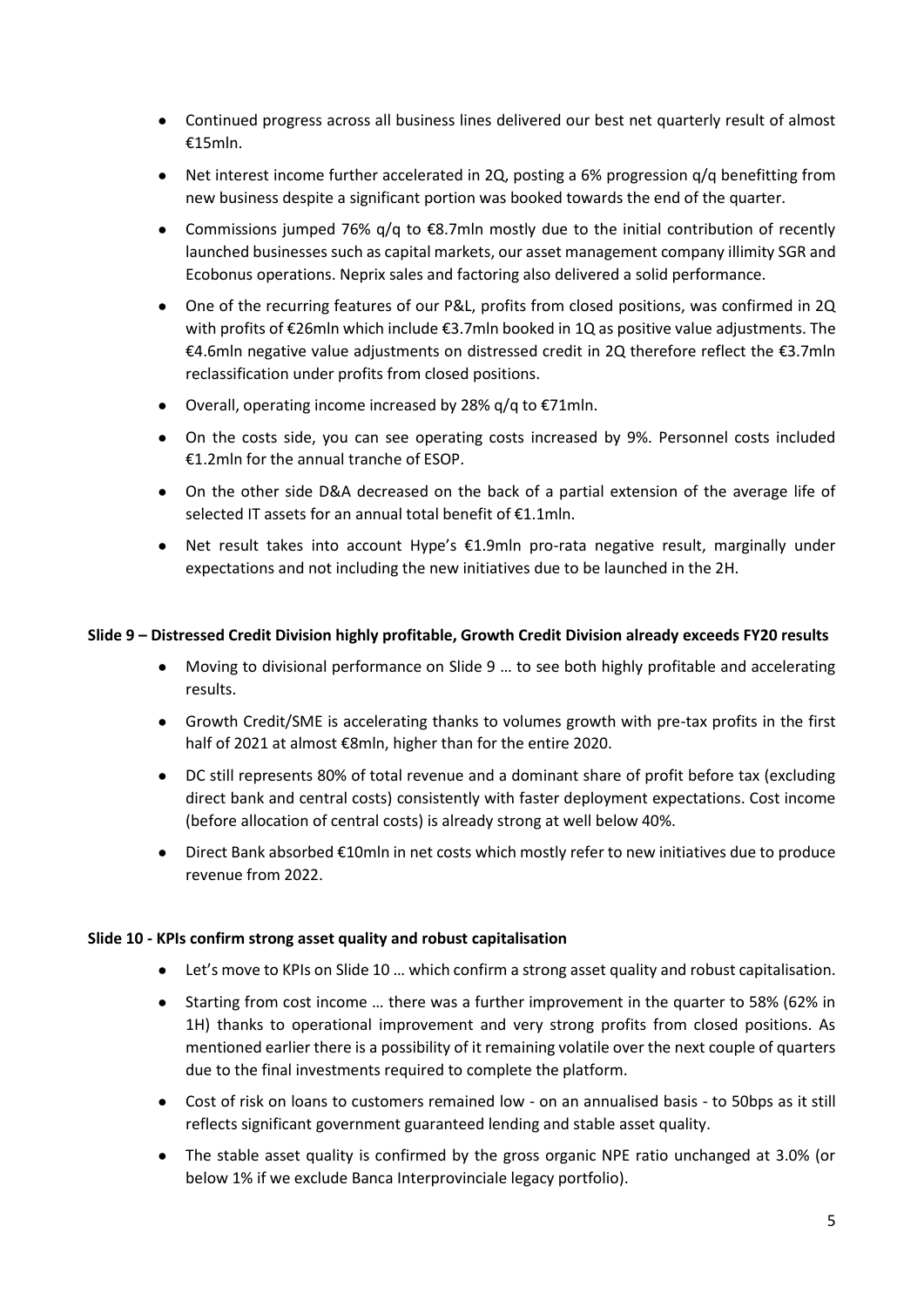- In terms of liquidity LCR stands at around 700%. We highlight that from this quarter Hype is equity accounted also from a liquidity regulatory perspective (from the previously adopted pro rata consolidation) leading to more conservative KPIs.
- Lastly, CET1 ratio remains very robust at 17.2%.

#### **Slide 11 - Robust CET1 ratio at 17.2%**

- Moving to Slide 11 on CET1 capital ...
- During the quarter CET1 capital increased to €543mln mostly driven by quarterly profits.
- The increase was partially offset by higher intangibles for €4mln in light of additional investments and to a minor extent by the average life extension of selected IT assets.
- RWA increased by around €150mln in the quarter to €3.2bn due to assets growth for a CET1 ratio of 17.2%.
- As a usual reminder if we include €14.4mln of illimity special shares our CET1 ratio will reach 17.6% on a pro forma basis.

#### **Slide 12 - Stable and well diversified securities portfolio**

- Moving very briefly to our securities portfolio on Slide 12 … which remained stable in the quarter at around €300mln and confirmed to be well diversified.
- In terms of asset mix, senior corporate bonds represent 36% of the total.
- Our portfolio has a duration of 5.5 years and an average yield of 1.5%.
- Mark to market is marginally negative.

#### **Slide 13 - A well-diversified funding mix**

- Switching to cost of funding on Slide 13 …
- At the end of the quarter our total funding was unchanged at around €3.5bn.
- As you can see term funding represents 72% of the total, and the maturity of the medium to long term component remains in the region of 3 years to ensure consistency with asset duration.
- The average cost of funding is stable at 1.5% with a slightly different mix of products and maturities.

#### **Slide 14 - Successful placement of Tier 2 bond**

- Let me conclude mentioning our first subordinated bond on Slide 14.
- Following our debut senior issue in December 2020 we decided to exploit favourable market conditions and anticipate the issue of a Tier 2 bond, originally envisaged for the second part of the year.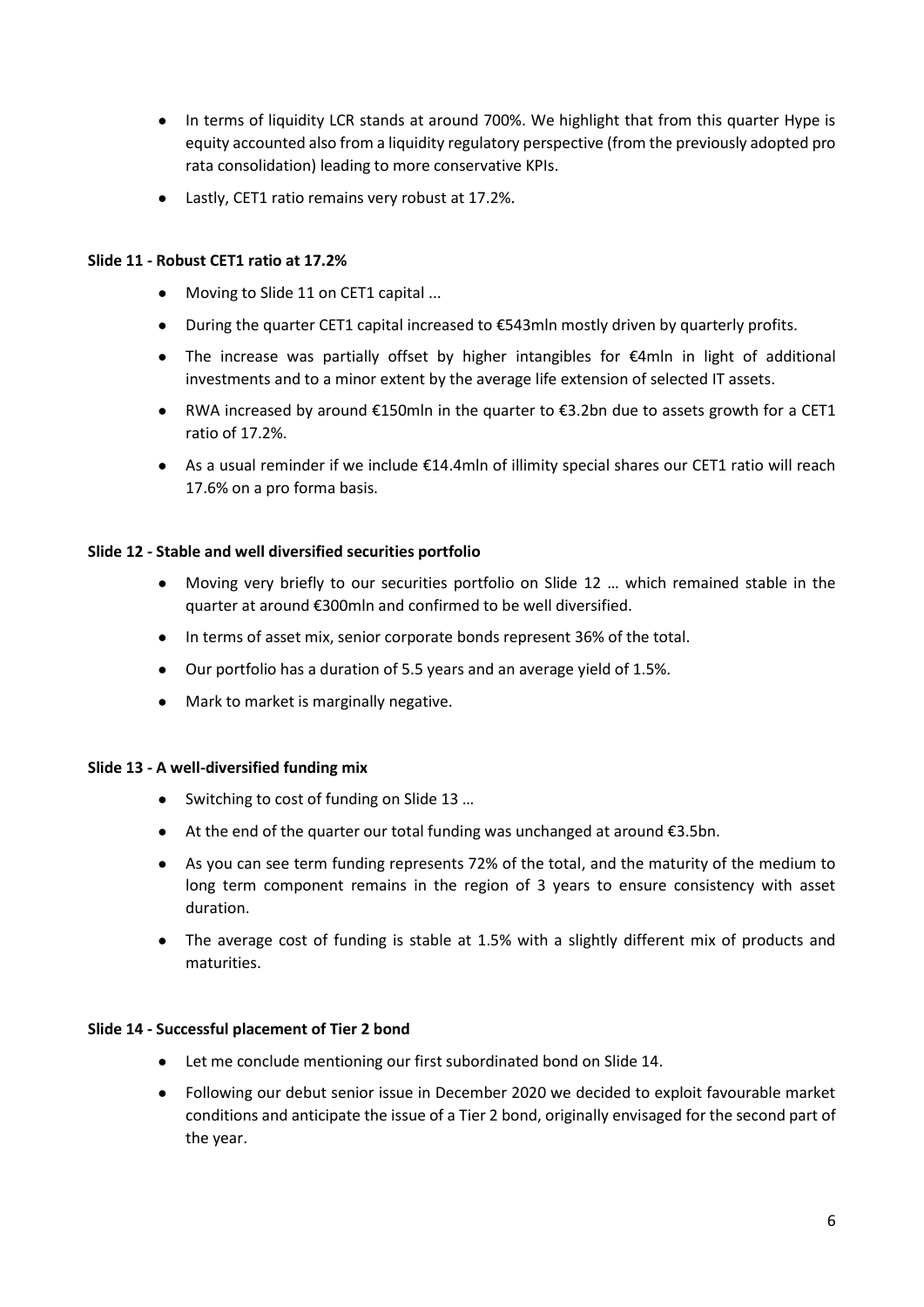- Due to strong market demand we decided to increase to a €200mln benchmark. The bond was priced at 4.375% coupon and further tightened in the aftermarket, sustained by untapped demand.
- The transaction was completed on July 7 and will affect capital ratios in 3Q representing over 600bps in terms of total capital ratio based on current RWA.
- We consider this another tangible step in funding diversification and capital structure optimisation. We will keep working with fixed income investors and rating agencies to improve illimity's role in such a space.
- Let me close by saying that this very strong quarter confirms illimity's potential and the trajectory of the business plan.
- Now over to Enrico for his section.

# **Enrico Fagioli – Head of Growth Credit Division**

Thank you, Francesco, now moving onto the Growth Credit Division.

# **Slide 16 - Italian SMEs specialist partner**

This opening Slide of my presentation will give you a brief summary of the Growth Credit Division's core business. We are a specialist partner for Italian SMEs, providing a complete range of financing solutions for companies.

**\*\*\***

In the first part of 2021, we widened our range of services, offering capital market advisory and products, to provide all-round assistance to our clients as they grow or relaunch.

Moving on now to Slide 17

# **Slide 17 – Vibrant 2Q21 for Growth Credit Division**

It has been a positive 2Q21 for the Growth Credit Division and I am satisfied with the results achieved.

First

The business origination was powerful. Again, this quarter, the contribution from public guarantees remained high. Factoring showed a strong momentum. Significant activity in July and a robust pipeline with several deals ready to be signed, makes us confident we will have a similar or even better second half of the year.

Second

The capital market desk, launched at the beginning of this year, is already fully up & running. We completed our first IPO in June and a second IPO has successfully followed in July. In 2Q21 the capital markets desk contributed to our results with around €2mln net fees and commissions. In July we also launched our risk mitigation product offer.

Third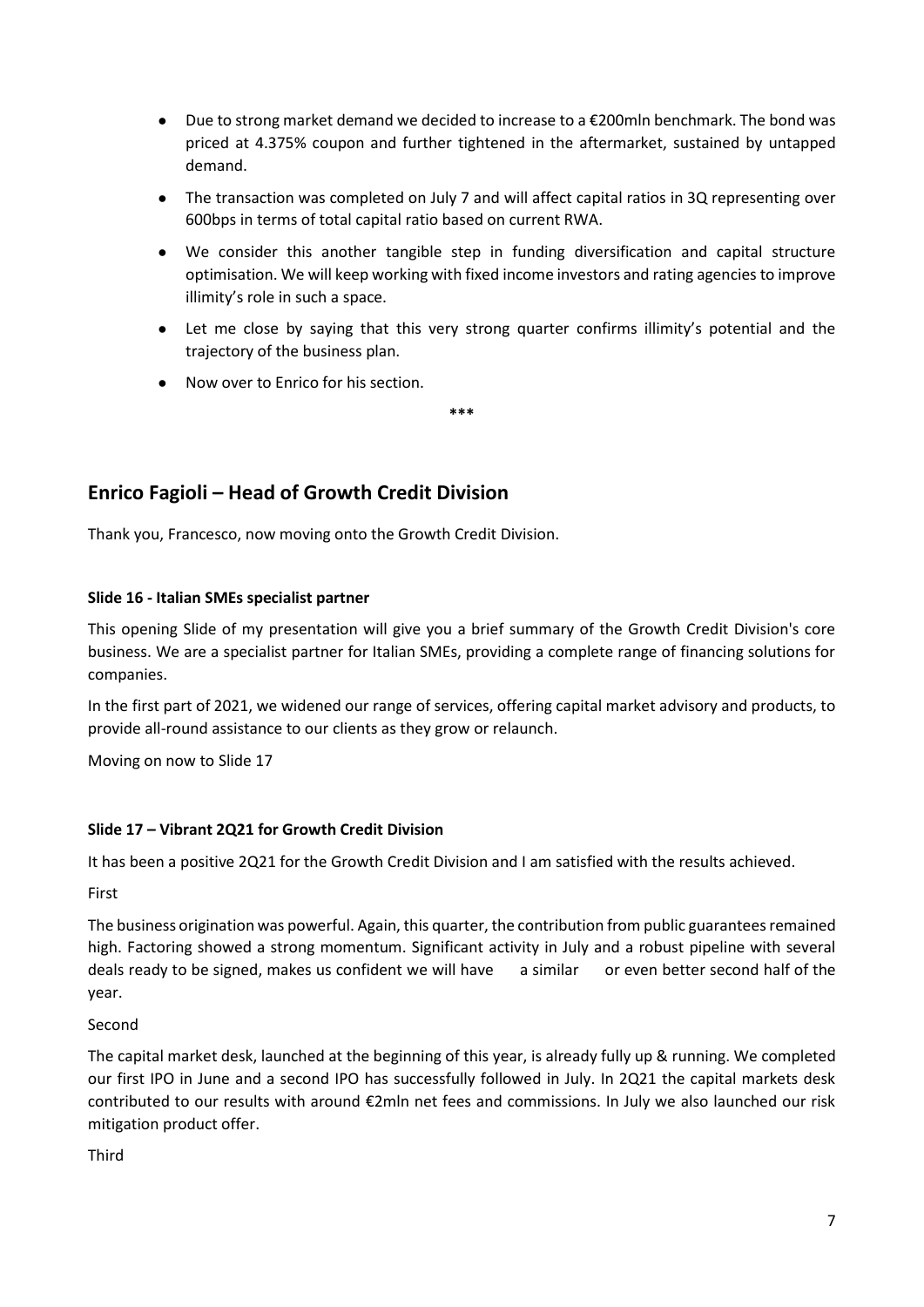Our activity in tax claims discounting, the so-called Ecobonus, has picked up this quarter: as of today, we have purchased 33mln tax claims and signed commitments for future delivery on double that amount.

This is a capital light business, as tax claims have zero RWA density. This activity generated 1mln net commissions in the second quarter and another €0.7mln in July.

Now, going to Slide 18.

### **Slide 18 – Accelerating business origination**

As anticipated, business origination accelerated in 2Q21 both in Cross-over & Acquisition Finance and in Turnaround business.

Cross-over & Acquisition Finance: we have originated new business for nearly €220mln in 2021. We have another €131mln between transactions with terms agreed to be signed and a new pipeline. The notable trend that has started emerging this year is that we are doing repeat business with our customers also in Acquisition finance, confirming corporates and financial sponsors want to work with us, thanks to our unique and fast approach to providing financing solutions and to the involvement of the Tutors who demonstrate deep industry and sector knowledge.

Loans under moratorium decreased further, representing, as of today, less than 2% of the division loan book.

Business origination in Turnaround is ramping up: we booked €57mln in 1H 2021, and an additional 64 mln followed in July, considering additional 34mil as already signed. The pipeline is very robust at 151 mln between transactions with terms agreed to be signed and the new pipeline.

At the end of July, about 40% of both Crossover & Acquisition Finance and Turnaround exposures are with public guarantees, with low capital absorption.

Finally, all our Crossover and Turnaround clients are receiving an ESG rating and we are working to extend this appraisal also to Factoring clients; at the same time, we are working to be ready to calculate the green asset ratio of all our new assets starting 1/1/2022.

Going to Slide 19

#### **Slide 19 - Factoring: strong volumes momentum…**

Our factoring business has definitely taken off and momentum has surged in the second quarter.

Turnover has nearly doubled compared to the previous year and up 17% on 1Q21. Turnover booked in July confirms the positive trend and we have high expectations for 2H 2021

The number of clients drives business growth and exceeds 150 (130 in previous quarter), with related debtors surpassing 700.

Our successful factoring performance is grounded on our capability to develop two crucial competitive advantages:

- Speed and quality of response, which in turn are the result of a very lean structure, the strong commitment to develop Factoring business across the whole organization, from our credit machine to the entire Top Management.
- Our ability to structure financing solutions even for the most complex deals.

Now, going to Slide 20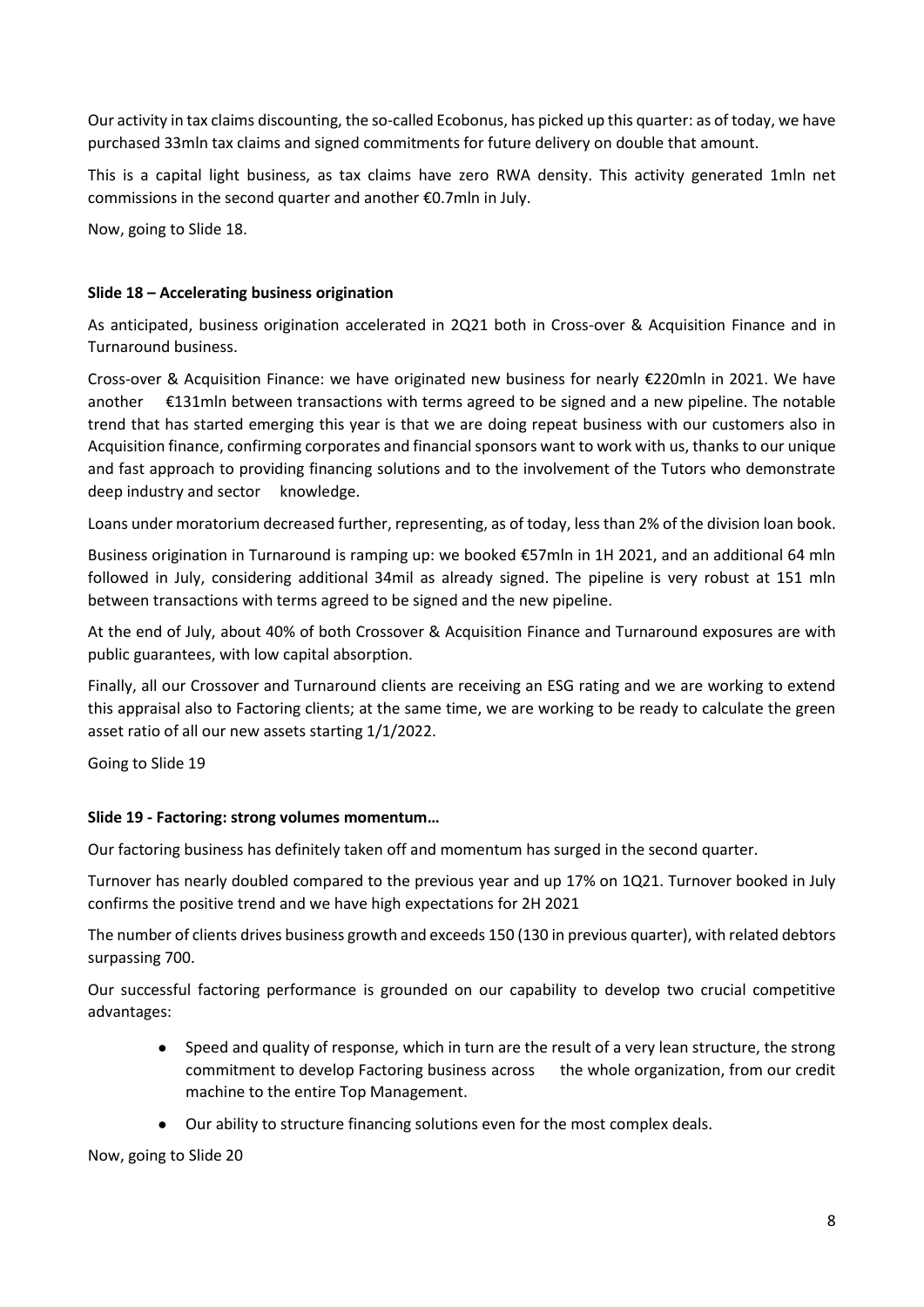#### **Slide 20 - …with capital optimisation increasing ROE**

We are among the first in the market adopting an innovative capital management solution which will boost our return on capital. As public guarantees should remain in place only until the end of 2021, this is the main solution for capital optimization in Factoring.

We have worked to amend our insurance cover and the amended insurance is a CRR eligible unfunded credit protection where the reduction of the credit risk, and thus the reduction in capital absorption, derives from the obligation of our insurer to pay a certain amount in the event of the default of the borrower.

As you can see in this Slide, about 60% of corporate factoring exposure is covered by this type of insurance. We are extending this measure also to our exposures to financial institutions. All in all, assuming these capital management solutions were in place as of June-2021, the RWA density of our factoring business would decline from 80% to 46%.

Let's move to Slide 21

#### **Slide 21 - Capital Markets desk up and run**

We are proud to announce that our Capital Market desk is up and running and has already started to generate important results.

We set-up the Capital Market activities with the aim of integrating our offering to SMEs with different solutions to support their development, growth or to optimise their financial structure.

Looking at the equity capital market activities, we have completed two successful IPO transactions – one in 2Q and another one closed in July – supporting two SMEs with great potential in their listing on AIM Market.

We have a strong pipeline of potential deals for the second half of this year and the beginning of 2022.

We also kicked off the offer of risk mitigation solutions to SMEs, with the first interest rate hedging transactions completed in July. Again, this is another business with important synergies with other areas of the bank, particularly with Acquisition Finance, Crossover and Turnaround.

**\*\*\***

That is all from the Growth Credit Division, I now hand you over to Andrea.

# **Andrea Clamer – Head of Distressed Credit Division**

Thank you, Enrico and good morning, everyone.

First of all, let me give you the usual picture of the distressed credit division on Slide 23

As you already very well know, we are a leading and fully-integrated operator in the distressed credit industry, focused on corporate credit. We operate in 3 main spaces:

- Investments, dedicated to the acquisition of distressed credits across various asset classes.
- Senior financing, providing financial solutions for other distressed credit investors.
- Neprix, our end-to-end servicer covering all activities from workout to remarketing of collateral assets.

I will now present the key elements that characterised the second quarter. Slide 24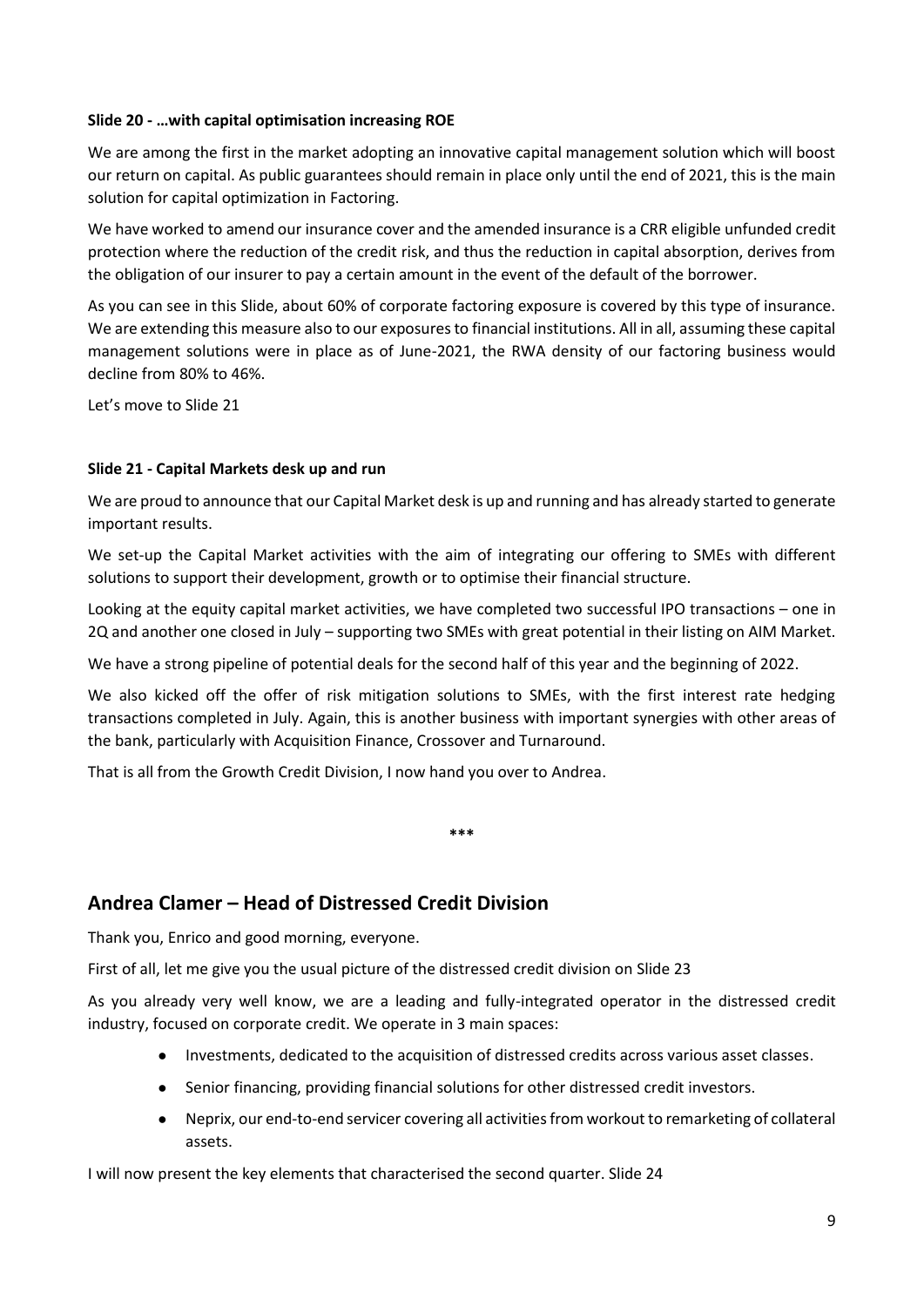# **Slide 24 – Profit generation from dynamic portfolio management underpins strong performance**

The second quarter was very positive

As a result of our dynamic portfolio management, combined with prudent pricing, we continue to confirm our over performance in Cash-flow.

We set a new profit record! We realised a €26mln profit from positions' closing in a single quarter, further confirming that this servicing approach generates a recurring and sizeable contribution to illimity's results.

Business origination - we are growing in niche sectors thanks to our deep knowledge of underlying assets and industrial know-how. For example, our Renewable energy and Real estate portfolios are expanding thanks to these investments.

#### **Slide 25 - Accelerating value creation**

Highlights the cash flow and economic performance

As you can see in the top-left chart, cumulative cash flows reached €352mln, meaning €110mln above our initial collection plans.

As mentioned previously, we realised a profit of €26mln against a quarterly average of €10mln from closed positions in the second quarter.

You may recall that our dynamic approach to portfolio management is based on two pillars:

- The anticipated closure of core exposures precisely, corporate-large tickets and
- The disposal of non-core exposures represented by retail and very small businesses.

This approach has led us to realise, inception-to-date, a total GBV of closed positions equal to roughly €1.8bn, of which €0.7bn are core exposures and €1.1bn are non-core.

Moving to business origination on Slide 26

#### **Slide 26 – Strong contribution from Special Situations Energy Desk**

Conforming with market seasonality, investments accelerated compared to the first quarter. Investments in the second quarter involved not only portfolios but also those special situations, which I highlighted before, more specifically renewable energy.

Senior financing continues selecting high-yield opportunities and is in line with the same period of 2020.

We have a robust pipeline of new opportunities waiting for us.

Now, let's look at our credit portfolio and I will show you how we are consistent with our original projection and our key initial targets. Slide 27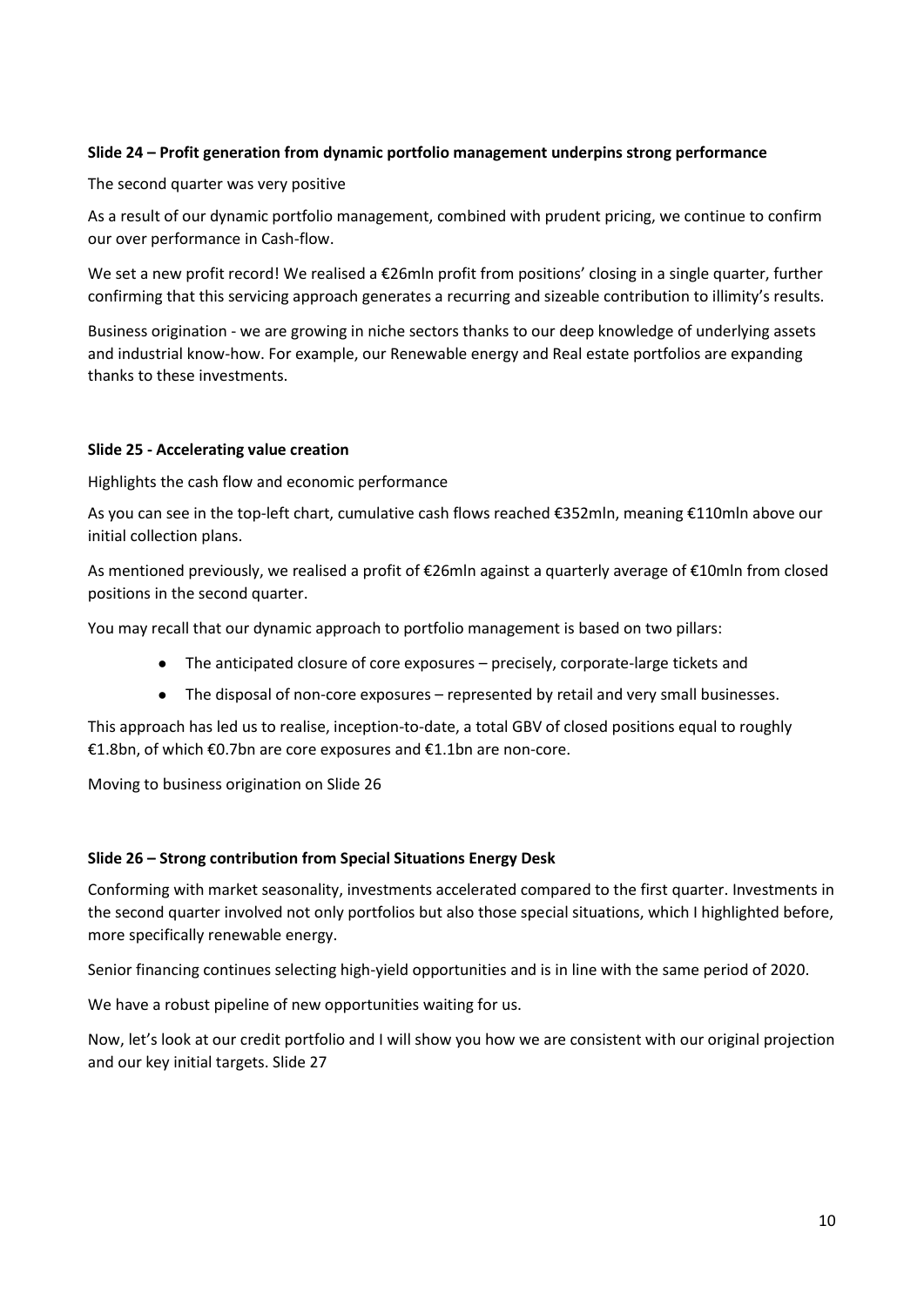#### **Slide 27 – High quality portfolio in line with targets**

On the left side, we represented the NBV split by secured and unsecured positions: unsecured exposures increased compared to the previous quarter, due to new acquisitions in the special situations energy market, that are classified as unsecured exposures.

You can see that all other indicators remained in line with previous quarters: Cash on cash multiple is stable at 1.3, as well as the GBV breakdown by type of borrower and vintage.

The gross cash flow breakdown highlights the weight of the "extrajudicial" section, representing 71% of total cash flows realised since inception, due to the outstanding results of the portfolio management.

Moving to the next Slides 28 and 29, I would like to close my presentation with some Energy distressed credit market insights.

#### **Slide 28 - Renewable energy and Distressed Credit market**

The renewables market in Italy is big: and our green specialisation could have a real business impact - over the past 10 years 70 bn has been invested in this sector, and by 2030 additional investments of 25 bn in solar plants, and 10 bn in wind farms will be made.

Most of these investments have been financed through long-term debt, and at least 5 bn of the 35 bn still outstanding, are already distressed.

This segment of the NPE market, due to highly specialised needs, represents an underserved niche, with limited competition. illimity adopted a unique business model for this segment, involving a dedicated desk with specific asset management competences.

Our ambition is to rescue, restructure and relaunch companies that produce energy from renewable sources and that are in financial distress.

Moving to Slide 29

# **Slide 29 – Playing our part in 2030 EU sustainable development plan**

Let me say that illimity is also playing its part in the global transition to renewable energy sources.

The E.U sustainable development plan has set some challenging goals for Italy: by 2030, 30% of consumed energy in Italy must be produced via renewable sources. Considering solar power, it has been forecasted that the same ratio could reach 55%.

illimity and VEI Green reached their first investment target of 100mln, corresponding to a total annual avoidance of CO2 emissions of over 17,000 tons, and our new target is to invest 300mln by the end of 2025.

Just a few words to conclude.

We have definitely had an outstanding semester: the divisional contribution to illimity's profit remains relevant and we have further demonstrated the capability to expand in underserved segments of the distressed credit market. I am confident that our division will continue to create value for illimity and be a point of reference in the distressed corporate credit market.

Over to you, Carlo!

# **Carlo Panella – Head of Direct Banking Division**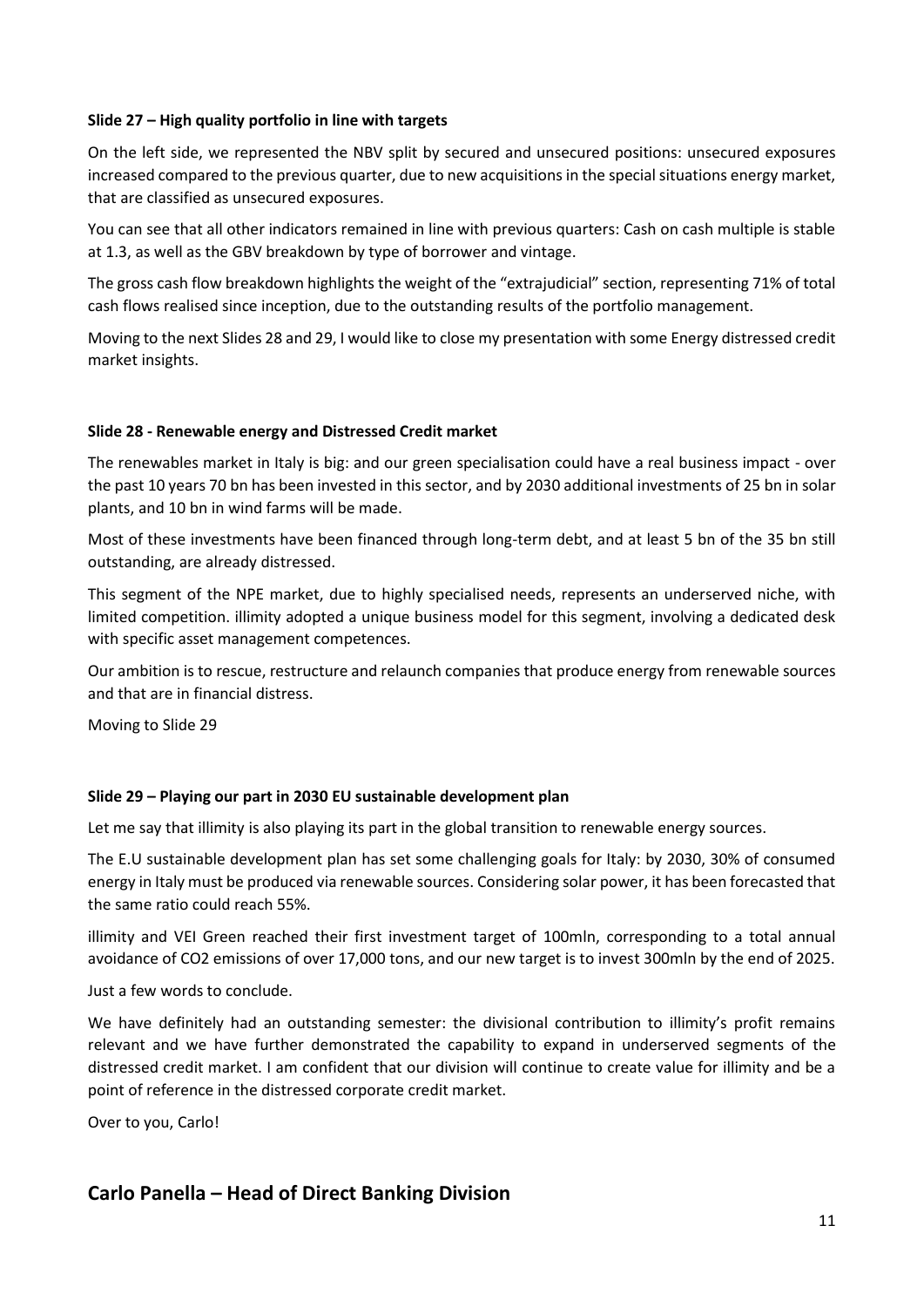Good morning everybody and thanks Andrea.

I am happy to share with you the 2nd quarter results.

# **Slide 31 – Our mission in Direct Banking**

Direct Bank: a full market coverage

Let's start from the new commercial banking competitive landscape: our mission is to conquer every business area and as we speak, illimity is firmly placed across all the three markets, each responding to different customer needs:

- White Label Banking Platforms: a completely new approach to banking, where financial services are embedded in third parties' ecosystems. We are currently working on this.
- Fintech, for customers seeking lighter services. This is Hype's battlefield!
- Fully fledged direct banks, for customers moving from traditional banks to fully Digital ones. Here, we have illimitybank.com for the Retail market, and this is where B-ILTY will play-out.

illimity is now a recognized market leader in all segments, and in the next months we will see the results,

and now let's continue with illimitybank.com on the next Slide.

#### **Slide 32 – Sound funding provider – Customer engaged**

Funding & Digital Platform

The first objective of illimitybank.com is to be a sound funding provider for the whole Bank.

We achieved our targets by collecting €1.2 bn of deposits as of June, and cost of funding decreasing by 33 bps, with an average duration of 23 months.

These results were possible thanks to customer engagement and loyalty: 87% active customers and almost double the activity-rate Year after Year.

An amazing result, there is no other digital player with such KPIs. On the following Slide I will show you why and how we are doing it.

Slide 33.

# **Slide 33 – Strongly appreciated by customers and the market**

Stable (and happy) customer base

This chart is about quality: actual and perceived quality. We measure it with the NPS Index, the most important indicator for customer relationships: it measures the quality of service and customer engagement.

To give you an idea, the industry average NPS is at 11, and traditional banks are at -5.

We measured illimity's NPS-index in June, and I am really happy to share that it is an amazing 50%.

This result is unmatchable and has been achieved by truly listening to our customers' needs and reacting accordingly.

Looking at the market reaction for illimtybank.com, we measure also the NSS, Net Sentiment Score and Brand Awareness.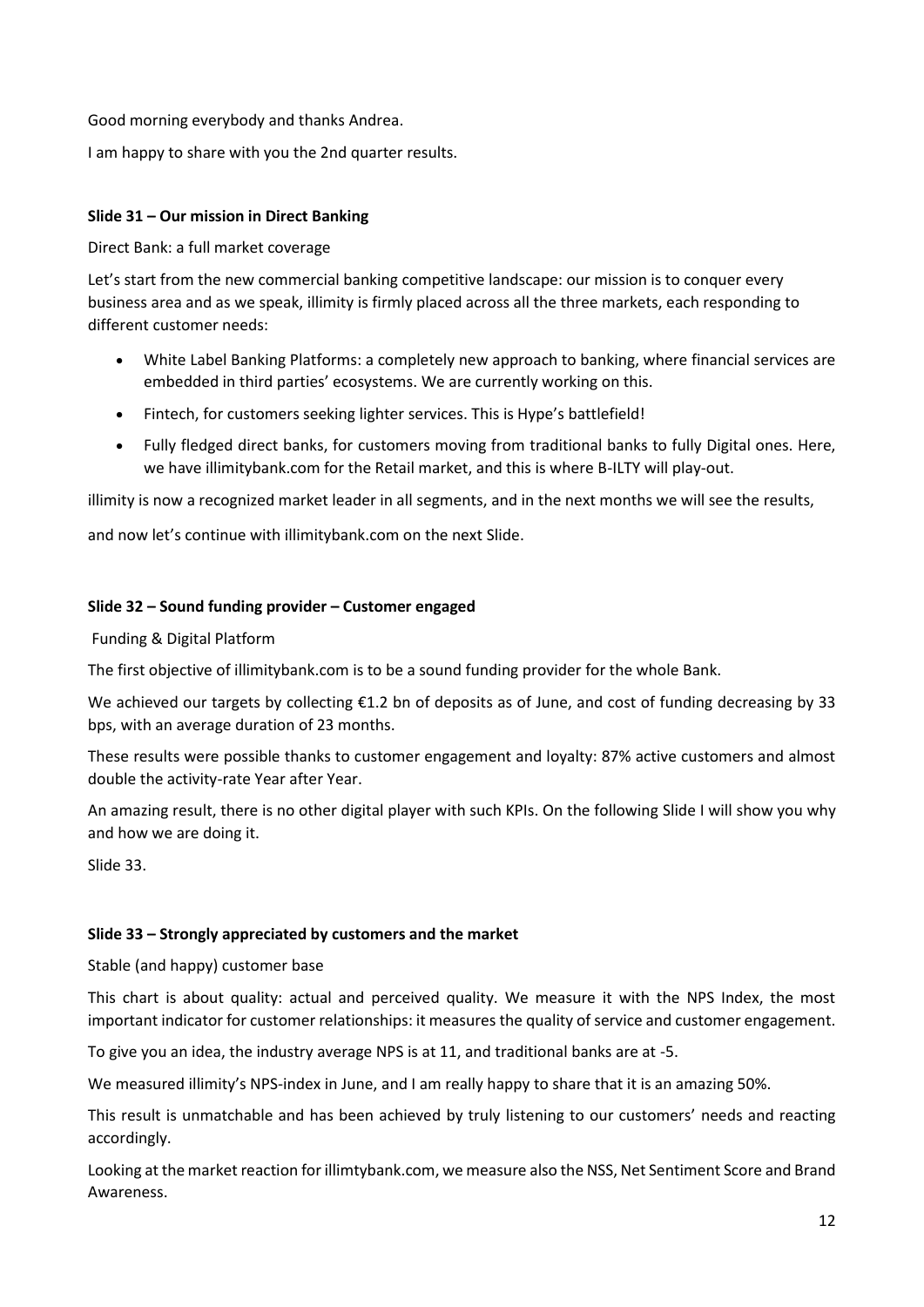The Net Sentiment Score gives the perception of what is happening on Social Networks when talking about a brand. Illimitybank.com is well ahead with a score of 31, that is 10 percentage points higher than the second best.

Now, let's move-on to the next chapter, B-ILTY: the Direct Bank for Small Corporates.

### **Slide 34 – B-ILTY: first Direct Bank for Small Corporates**

B-ILTY: not only a project

In our Business Plan we presented B-ILTY, the first Direct Bank for Small Corporates addressing a target of roughly 1 mio customers.

These customers are currently underserved:

- Traditional bank-branches are not designed for them.
- Purely digital channels are not adequate for them.
- They need a simple but complete offer.
- They need products but also advisory services.

To address this market capitalizing on our Digital Platform, we are building a fully-fledged direct bank with a human touch, a complete and tailor-made value proposition and an ecosystem of business partnerships with market leaders.

The target is to launch B-ILTY in the beginning of 2022, but the first stage is already in place and ready to go.

#### **Slide 35 – B-ILTY: complete targeted offer for Small Corporates**

B-ILTY: a comprehensive model for small corporate needs

B-ILTY has a clear and integrated service model

- The offering is simple, complete and based on customer needs.
- The Credit engine is advanced, scalable and able to process multiple data sources quickly.
- The relationships are human, thanks to a salesforce to manage relationships and a smart care center to support customers operations.

B-ILTY is not just a future project, some things are already happening. Let's move to Slide 36 and I will explain further

#### **Slide 36 – Already online with pilot and heading towards launch**

B-ILTY: where we are

This chart is about the project evolution.

I won't cover all the Items but focus only on the first: I am happy to share with you that Digital Factoring has just been released.

It is only the first step, but it's a big one.